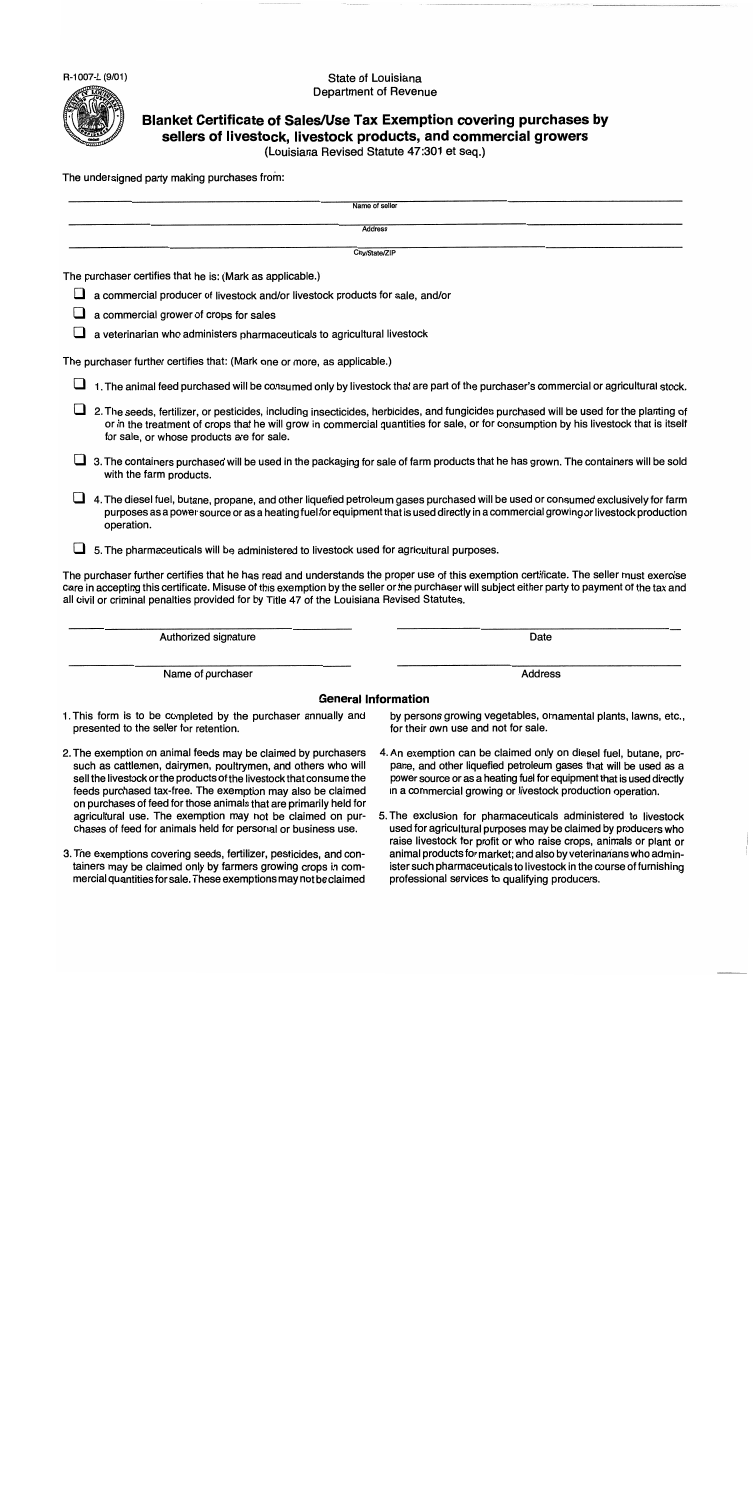R-1007-L (9/01)

#### State of Louisiana Department of Revenue



## **Blanket Certificate of Sales/Use Tax Exemption covering purchases by sellers of livestock, livestock products, and commercial growers**

(Louisiana Revised Statute 47:301 et seq.)

\_\_\_\_\_\_\_\_\_\_\_\_\_\_\_\_\_\_\_\_\_\_\_\_\_\_\_\_\_\_\_\_\_\_\_\_\_\_\_\_\_\_\_\_\_\_\_\_\_\_\_\_\_\_\_\_\_\_\_\_\_\_\_\_\_\_\_\_\_\_\_\_\_\_\_\_\_\_\_\_\_\_\_\_\_\_\_\_\_\_\_\_\_\_\_\_\_\_\_\_\_\_\_\_\_\_

The undersigned party making purchases from:

|   | Name of seller                                                                                                                                                                                                                                                                                                                                                                            |                                                                                                                                      |  |
|---|-------------------------------------------------------------------------------------------------------------------------------------------------------------------------------------------------------------------------------------------------------------------------------------------------------------------------------------------------------------------------------------------|--------------------------------------------------------------------------------------------------------------------------------------|--|
|   | Address                                                                                                                                                                                                                                                                                                                                                                                   |                                                                                                                                      |  |
|   | City/State/ZIP                                                                                                                                                                                                                                                                                                                                                                            |                                                                                                                                      |  |
|   | The purchaser certifies that he is: (Mark as applicable.)                                                                                                                                                                                                                                                                                                                                 |                                                                                                                                      |  |
| ப | a commercial producer of livestock and/or livestock products for sale, and/or                                                                                                                                                                                                                                                                                                             |                                                                                                                                      |  |
|   | a commercial grower of crops for sales                                                                                                                                                                                                                                                                                                                                                    |                                                                                                                                      |  |
|   | a veterinarian who administers pharmaceuticals to agricultural livestock                                                                                                                                                                                                                                                                                                                  |                                                                                                                                      |  |
|   | The purchaser further certifies that: (Mark one or more, as applicable.)                                                                                                                                                                                                                                                                                                                  |                                                                                                                                      |  |
|   | 1. The animal feed purchased will be consumed only by livestock that are part of the purchaser's commercial or agricultural stock.                                                                                                                                                                                                                                                        |                                                                                                                                      |  |
|   | 2. The seeds, fertilizer, or pesticides, including insecticides, herbicides, and fungicides purchased will be used for the planting of<br>for sale, or whose products are for sale.                                                                                                                                                                                                       | or in the treatment of crops that he will grow in commercial quantities for sale, or for consumption by his livestock that is itself |  |
|   | 3. The containers purchased will be used in the packaging for sale of farm products that he has grown. The containers will be sold<br>with the farm products.                                                                                                                                                                                                                             |                                                                                                                                      |  |
|   | 4. The diesel fuel, butane, propane, and other liquefied petroleum gases purchased will be used or consumed exclusively for farm<br>operation.                                                                                                                                                                                                                                            | purposes as a power source or as a heating fuel for equipment that is used directly in a commercial growing or livestock production  |  |
|   | 5. The pharmaceuticals will be administered to livestock used for agricultural purposes.                                                                                                                                                                                                                                                                                                  |                                                                                                                                      |  |
|   | The purchaser further certifies that he has read and understands the proper use of this exemption certificate. The seller must exercise<br>care in accepting this certificate. Misuse of this exemption by the seller or the purchaser will subject either party to payment of the tax and<br>all civil or criminal penalties provided for by Title 47 of the Louisiana Revised Statutes. |                                                                                                                                      |  |
|   | Authorized signature                                                                                                                                                                                                                                                                                                                                                                      | Date                                                                                                                                 |  |
|   |                                                                                                                                                                                                                                                                                                                                                                                           |                                                                                                                                      |  |

Name of purchaser and the state of purchaser and the state of purchaser and the Address

#### **General Information**

- 1. This form is to be completed by the purchaser annually and presented to the seller for retention.
- 2. The exemption on animal feeds may be claimed by purchasers such as cattlemen, dairymen, poultrymen, and others who will sell the livestock or the products of the livestock that consume the feeds purchased tax-free. The exemption may also be claimed on purchases of feed for those animals that are primarily held for agricultural use. The exemption may not be claimed on purchases of feed for animals held for personal or business use.
- 3. The exemptions covering seeds, fertilizer, pesticides, and containers may be claimed only by farmers growing crops in commercial quantities for sale. These exemptions may not be claimed

by persons growing vegetables, ornamental plants, lawns, etc., for their own use and not for sale.

- 4. An exemption can be claimed only on diesel fuel, butane, propane, and other liquefied petroleum gases that will be used as a power source or as a heating fuel for equipment that is used directly in a commercial growing or livestock production operation.
- 5. The exclusion for pharmaceuticals administered to livestock used for agricultural purposes may be claimed by producers who raise livestock for profit or who raise crops, animals or plant or animal products for market; and also by veterinarians who administer such pharmaceuticals to livestock in the course of furnishing professional services to qualifying producers.